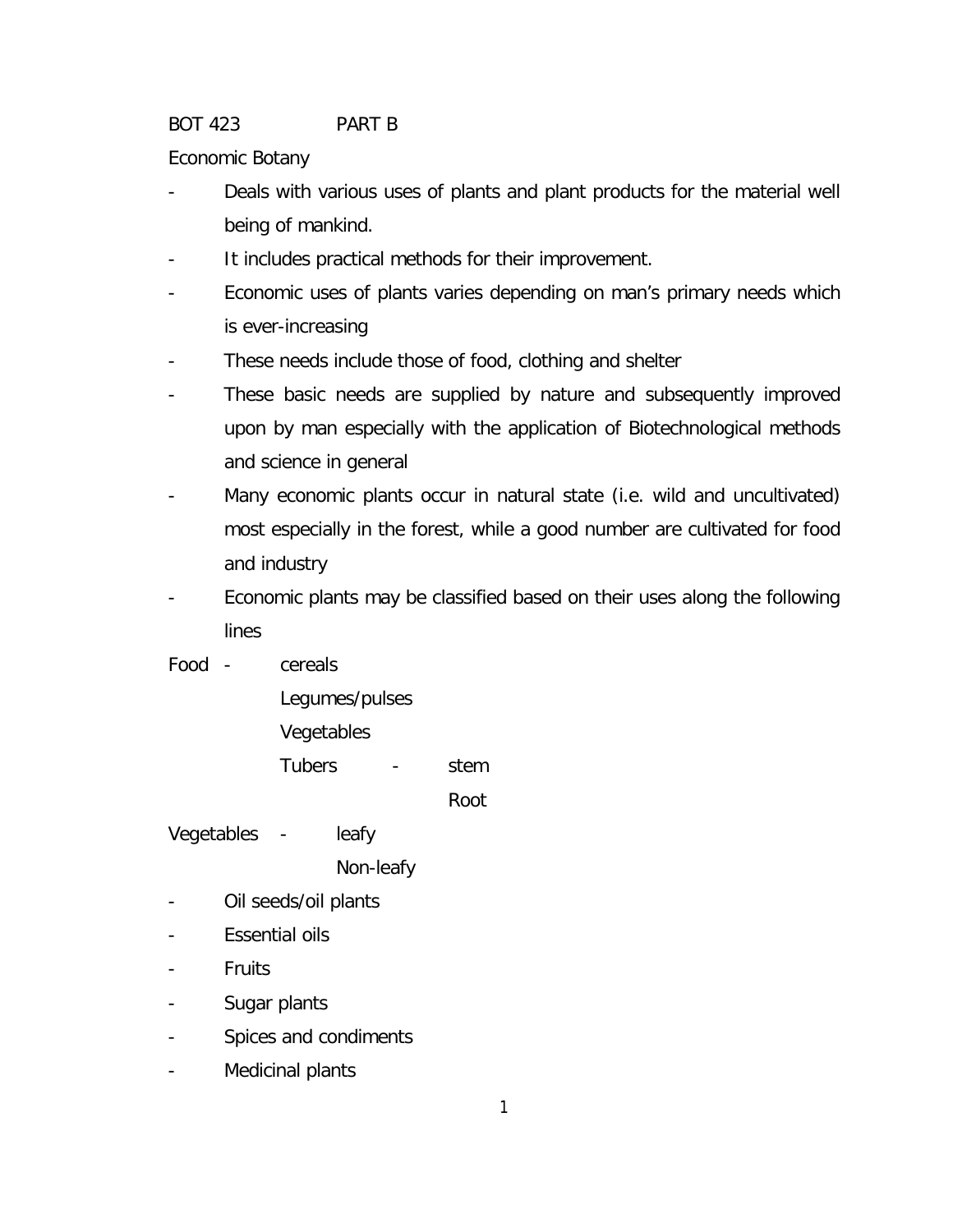- Beverages
- Timber plants
- Fibre plants
- Latex/rubber plants
- Paper

Improvement methods

For quality yield especially in crops

- Pure line selection; breeding
- Improved method of cultivation
- Selection and use of quality seeds
- Use of adequate amount and type of chemical fertilizers, compost, manure etc.
- Selection of crops for a particular locality
- Introduction of high yielding and disease resistant varieties
- Intensive and extensive cultivation
- Introduction of early maturing crop
- Proper irrigation

## SUGAR PLANTS

Cane sugar as sucrose (culture 01) (a combination of glucose and fructose during photosynthesis) is the main commercial sugar, used universally as a secretives. It is one of the best sources of energy available to man. An acre of sugar cane plant, from where cane sugar is sourced, yields more calories of energy than any other field crop covering the same area.

There are two main sources of supply of sugar in the world. These include (1) sugar cane in the tropics (Saccharum officinarum-poaceae) and Marple (Acer saccharum) mostly in U.S. A.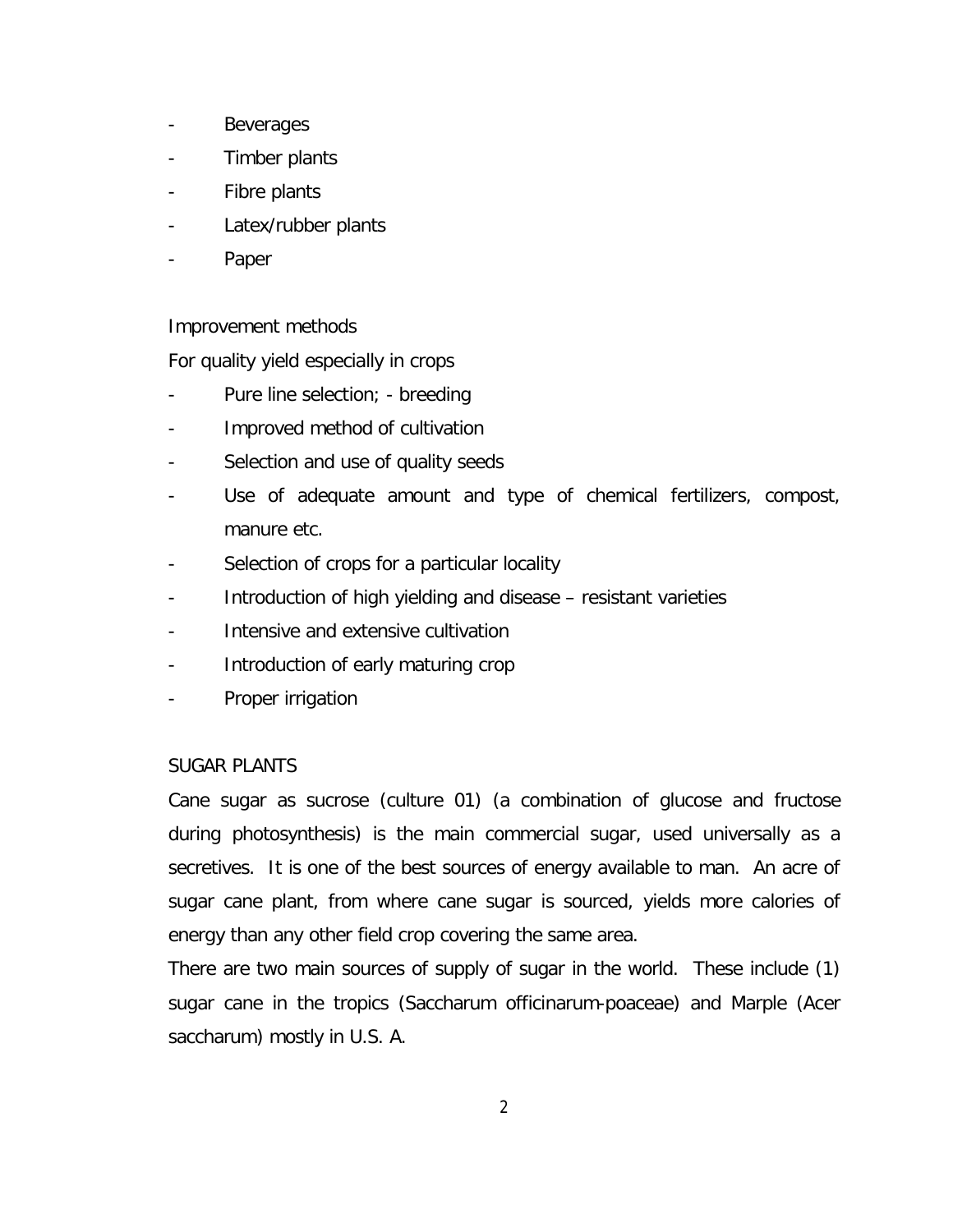To a lesser extent sugar is sourced from sugar-beet (Beta vulgaris – chenopodaceae). Sugar is also obtained from some sugar palm including the edible date palm (Phoenix dactylifers) etc.

Sugarcane: The sugar cane plant is a tall, red-like plant 25-4m in height or more. The plant thrives in Nigeria in wet guinea savannah and rain belt of Nigeria. Large acreage are also planted successfully under irrigation in the dryer Guinea savannah. The Niger state is one of the largest producer of all the states in Nigeria most especially for commercial purposes.

The plant takes 12-20 months to mature. It is propagated through stem cutting and the root stuck continues to good as soon as the cutting are planted. Nearly 70% of the national yield of sugarcane is used for the manufacture of white sugar. The remaining percentage goes into the making of unrefined sugar, sugar syrup and for chewing by man known world producers of sugarcane include India, Java, Hawaii and Brazil, Cuba, Egypt. Proper irrigation and the use of fertilizers are important factors in the cultivation of sugar cane. The plant is susceptible to many diseases, particularly 'red rot' caused Collectotrichum sp

(1) Juice Extraction

Milling of short lengths to squeeze out juice

Straining to remove bagaste

Boiling of extracted (acidic) juice in boiling house (5.1-5.7 ph)

(2) Clarification

Addition of lime (and phosphoric acid sometimes) to range ph to 7.0

Pumping of juice through high velocity heater precipitation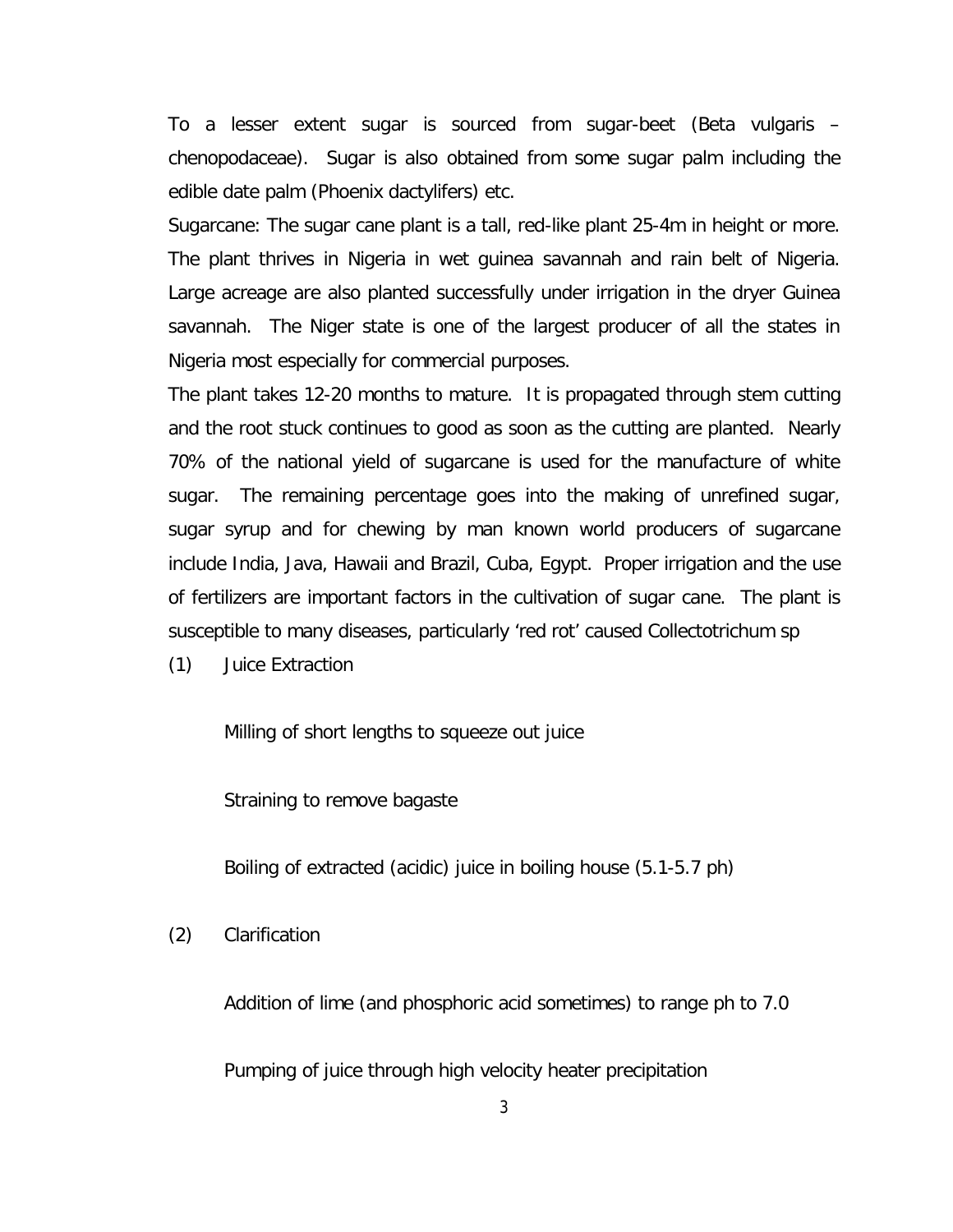Removal of impurities in clarifiers

Bright yellow clarified juice + sediment (press mud) For fertilizer production

(3) Concentration

Clarified juice pumped into multiple effect evaporator

Concentrated into clear pale yellow syrum

Boiling of concentrate in single effect vacuum pan for further concentration in batches to give semi solid massecuite

(4) Crystallization

Not massecurte fed into high speed centrifuge

Separation of massecuite into molasses and sugar crystals (brown sugar) under high centrifugal force

| Molasses drained off | brown sugar        | used in         |
|----------------------|--------------------|-----------------|
| and collected        | (sugar coated with | confectioneries |
|                      | film of molasses)  |                 |

spraying with water under centrifugation to remove brown coating to have white sugar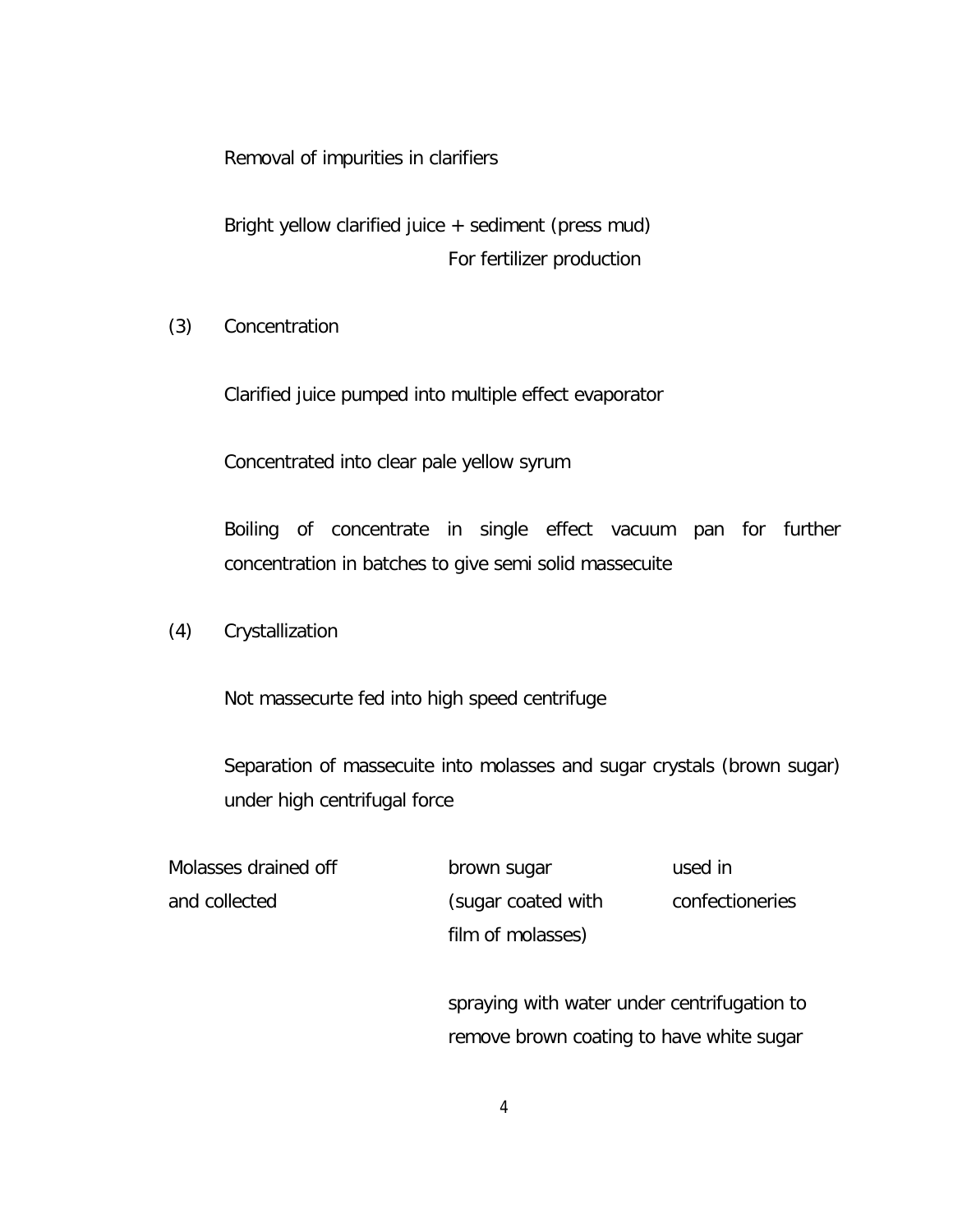# (5) Refining

White sugar heated

Melting and mixing with lime ph increase to 10 Saturation of melted sugar with CO2 reduction of ph to 7

Heating and passing through charcoal filter (continuous rotary pressure filter)

Repeat process as with brown sugar i.e. spraying with water under centrifugation

White sugar crystal dried in a rotary drier

By products utilization

- (1) Bagasse (crushed stalks of sugar cane)
	- As fuel
	- For manufacture of wrapping paper and cardboard
- (2) Press mud (sediment got after clarification process)
	- Used as manure on a limited scale
	- Wax obtained from press mud is used for shoe polish
- (3) Molasses (one of the products crystallization process)
	- Manufacture of alcohol
	- Cattle feed
	- Manure
	- Fertilizer
	- Carrying of tobacco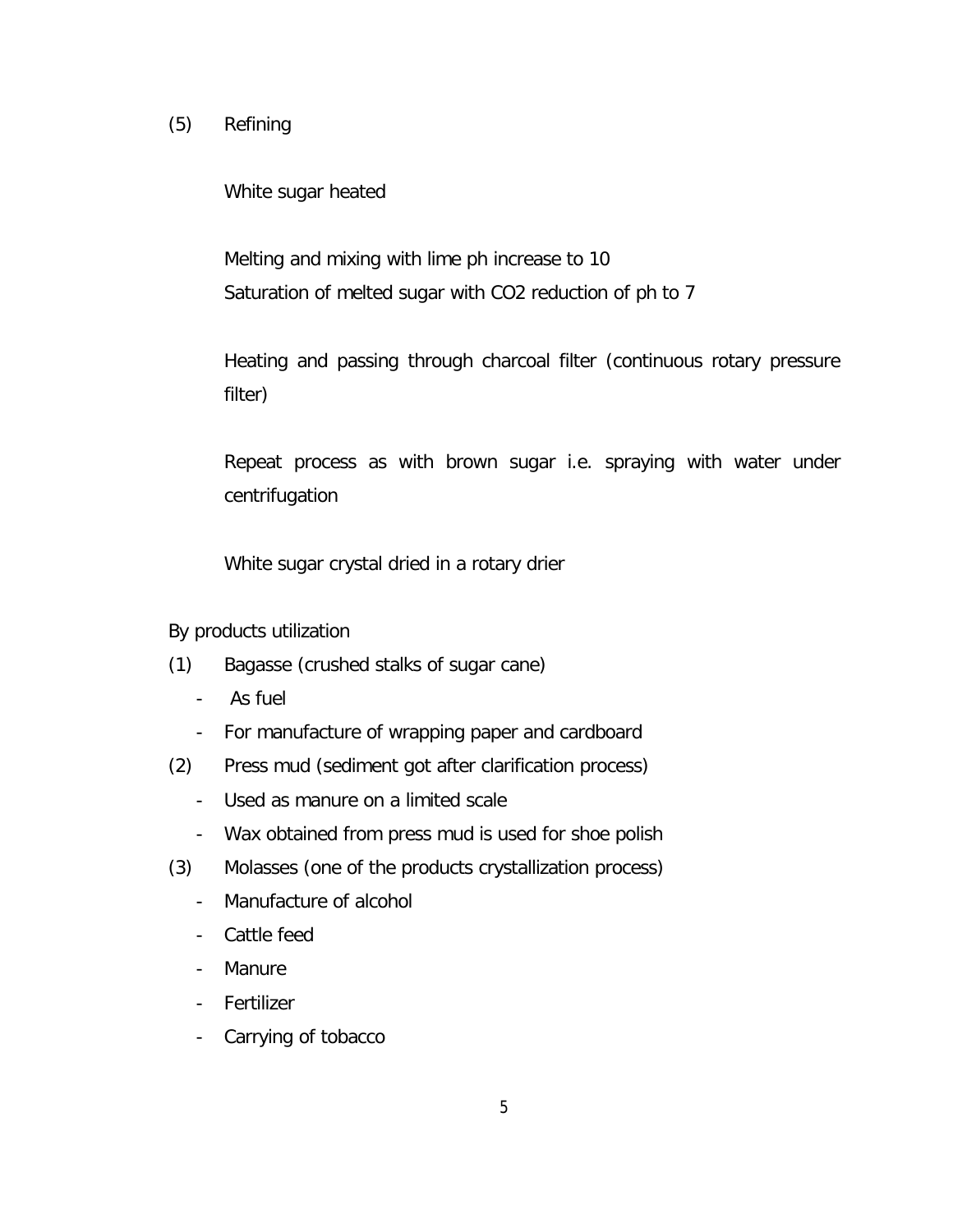### SPICES AND CONDIMENTS

Spices:

- Certain aromatic and plant products
- Used for seasoning and flavouring food and various vegetable preserves
- Used extensively in cookery and confectionery, beverages and medicine
- These including red pepper, Capscum sp (chilli) annum/frutesance, ginger, zyngiber officinale, syzygium aromaticum (clove), pepper (Piper nigrum) occinum gratissum, xylopia aetlopica, Efinrin (Piper guineense)
- Garlic (Allium sativun), onion (Allium cepa, Aidan (Tetrapleura tetraptera)

## Condiments

A substance such as salt, pepper that is used to give flavor to food or that is eaten with food. They came mostly seasonal products described form other materials.

## Red Pepper or Chilli:

This is the red pod-like fruit (berry) of Capiscum annum – family solanaceae. Chill is native to tropical America and West Indies and was introduced to other parts of the world including Africa and Asia. The plant is a herb or under shrub, extensively cultivated in all tropical countries.

Chillies are stomachaic, pungent and stimulating and carmmative. In small doses they enhance secretion of saliva and gastric juices and also induce peristaltic movement. The active ingredient responsible for its pungency is capsicin contained in the fruit wall. Chillies are used all over the world as a condiment in raw ripe or dried form. They are also used for flavouring salads, soup, sauces, etc. The dosed fruit is ground into fine powder and sold as Cayenne pepper. Extracts from chillies have many pharmaceutical uses.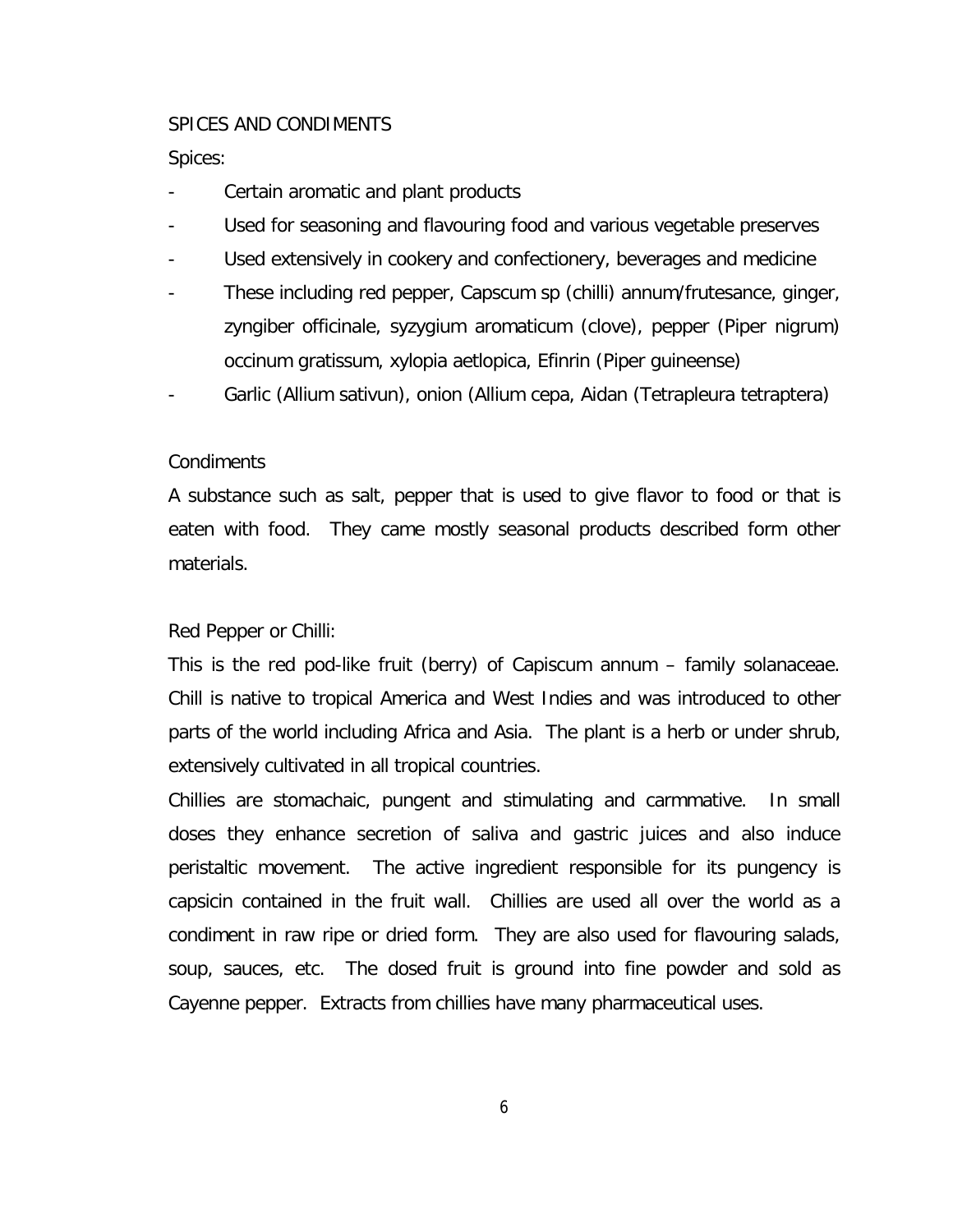Clove (Syzysium aromaticum) (family Myrtaceae). The familiar clone used in the kitchen are the dried flavor buds of clone plant. These is an evergreen tree 15- 30ft tall nature to Zanziba and the Phillipines. They are cultivated have in the Northern part of Nigeria. They also thrive well in other parts of the tropics such as Sumatra, Jamaica, Brazil where they are also cultivated. Cloves are very aromatic and are widely used in curries, pepper soup and medicine. Clove oil is extracted from the unripe fruit and leaves and used for medicinal purpose especially for tooth ache and some toilet products. Clove oil is unnecessarily used as a cleaning agent in histological works.

Ginger:

This is the Rhizome of Zingiber officinale (family Zingiberaceae). The plant is a small erect, perennial herb. It is indigenous to tropical Asia and cultivated in other tropical areas. It produces a single, leafy stem covered with the leaf sheaths of the lanceolate – oblong to linear leaves. The plant reaches a height of 3-4 feet, the leaves growing to 6-12 wider long. It is usually used to lend fragrance and progency to some food preparations. An essential oil contained in it is responsible for the aroma. An Oleoregin (Gingerin) gives it its pungent taste. It is used medicinally as stomacharic, carmnatine appetizer stimulant and as digestive.

Garlic (Allium sativum) (family liliaceae). This is a strong smelling whitish bulb, the smell being due to the preference of a sulphur-containing, volatile oil in all parts of the plant. The plant is a small perennial herbs cultivated all over the world including Asia, Africa and Kenya. Garlic is used as condiments particularly in fish and meat preparations where they also serve as tendernizer. They are also used in various fruit and vegetable preserves. It has some important medicinal properties. It is an effective remedy for high blood pressure, rheumatic and muscular pains. It is digestive and curative and removes pain in

7